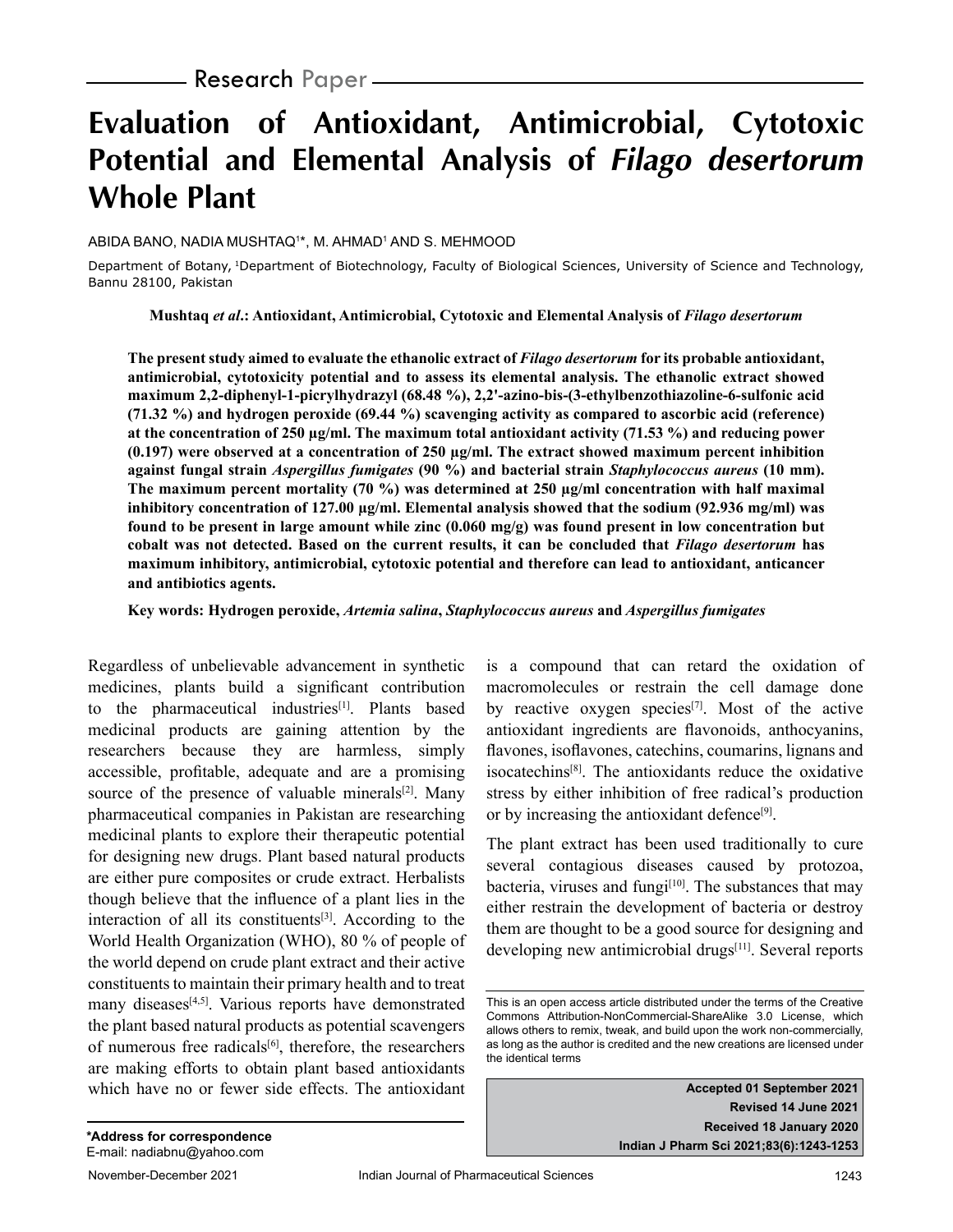are available showing *in vivo* and *in vitro* efficiency of plant extract against human, animal and plant microbes that result in the initiation of infections<sup>[12]</sup>. A few synthetic drugs are approved for the treatment of many diseases in plant and human, however, currently, the use of some plant derived products has been emerged to cut back the spread of causative microorganisms<sup>[13]</sup>.

Trace elements have a therapeutic and restorative role against different diseases<sup>[14]</sup>. Mineral rudiments through constructing a bit quantity of entire chemical composition and mass of the body of the plant materials, however, their anatomical significance cannot be neglected in medicine activities and metabolic system<sup>[15]</sup>.

The *Artemia salina* lethality analysis was thought to be an acceptable model for introductory recognition of antitumor and toxicant activity[16]. The *Artemia salina* evaluation is very helpful for the separation of essential composites from the plant against cancer<sup>[17]</sup>.

*Filago desertorum* (*F. desertorum*) belong to family Composite. It is a commonly wild annual desert plant that grows in sand and prefers sunny or semi-shady places for its growth. This plant is distributed in Canary Island, Southwest Asia and Southern Spain to North Africa through the Middle East to Afghanistan, Pakistan and India<sup>[18]</sup>.

# **MATERIALS AND METHODS**

## **Plant collection, identification and extract preparation:**

The *F. desertorum* plant specimen was collected from a remote region of Bannu District. The plant was identified and authenticated by Professor Dr. Abdu-ur-Rehman at the Department of Botany, Government Post Graduate College Bannu and the Voucher specimens were deposited in the herbarium of Department of Botany University of Science and Technology Bannu Laboratory under the number Fd-F-1. The collected plant samples were carefully washed by tap water followed by distilled water and was dried under shade. The dried whole plant material (roost, leaves, shoots, stem, fruit and flower) was ground into a fine powder by electric mixing and stored for further use in an airtight jar. The fine powder (50 g) of whole (roost, leaves, shoots, stem, fruits and flowers) plant was soaked in 500 ml ethanol in a conical flask for fifteen days while shaking occasionally. The filtrate solution was concentrated at 15° and high pressure by rotary evaporator. The material obtained was permitted to dry at room temperature and was stored in a refrigerator for further several activities.

## *In vitro* **antioxidant assays:**

**2,2-diphenyl-1-picrylhydrazyl (DPPH) radical scavenging activity assay:** The DPPH free radical inhibition activity was done following a standard procedure<sup>[19]</sup>. Stock solution of DPPH was prepared by dissolving 3 mg DPPH in 100 ml ethanol and then stored at 20°. The solution was further diluted with ethanol with absorbance range between 1-0.4 at 517 nm by spectrophotometer. Plant extract and Ascorbic acid stock solution preparation: 5 mg plant extract and Ascorbic acid were separately dissolved in 5 ml ethanol. Preparation of various concentrations by  $C_1V_1 = C_2V_2$ : To prepare 50  $\mu$ g/ml concentrations, pipette out 50  $\mu$ l from the stock solution (5 mg/5 ml) by micropipette and mixed with 950 µl ethanol. Similarly, do for 100, 150, 200 and 250 µg/ml. Ethanolic DPPH solution was used as a control. 200 µl extract of *F. desertorum* at different concentration (50 µg/ml -250 µg/ml) and 2 ml DPPH solution was added in a test tube and reserved in the dark at room temperature for 20 min and absorbance was taken at 517 nm spectrophotometer (SP-300 Japan). The experiment was performed in triplicates while Ascorbic acid was taken as standard. The percent inhibition was measured by the following equation:

Scavenging (percentage) inhibition=[(control–test sample)/(control)]×100

**2,2'-Azino-Bis-3-Ethylbenzothiazoline-6-Sulfonic Acid (ABTS) radical scavenging assay:** ABTS inhibition activity was evaluated by standard procedure<sup>[20]</sup>. Stock solution of ABTS was prepared by mixing ABTS (7 mM) with potassium persulfate solution (2.45 mM) and was kept in a dark for 24 h to produce a dark colored solution. The ABTS solution was further diluted by ethanol to obtain an absorbance  $(\leq 1$  and  $\geq 0.4$ ) at 745 nm using the spectrophotometer. Plant extract and Ascorbic acid stock solution preparation: 5 mg plant extract and Ascorbic acid were separately dissolved in 5 ml ethanol. Preparation of various concentrations by  $C_1V_1 = C_2V_2$ . To prepare 50 µg/ml concentrations, pipette out 50 µl from the stock solution (5 mg/5ml) by micropipette and mixed with 950 µl ethanol. Similarly, do for 100, 150, 200 and 250 µg/ml. Ethanolic ABTS solution was used as a control. ABTS inhibition capability was estimated by mixing 200 μl of extract (50 µg/ml-250 µg/ml) at varying concentrations with 2 ml of ABTS solution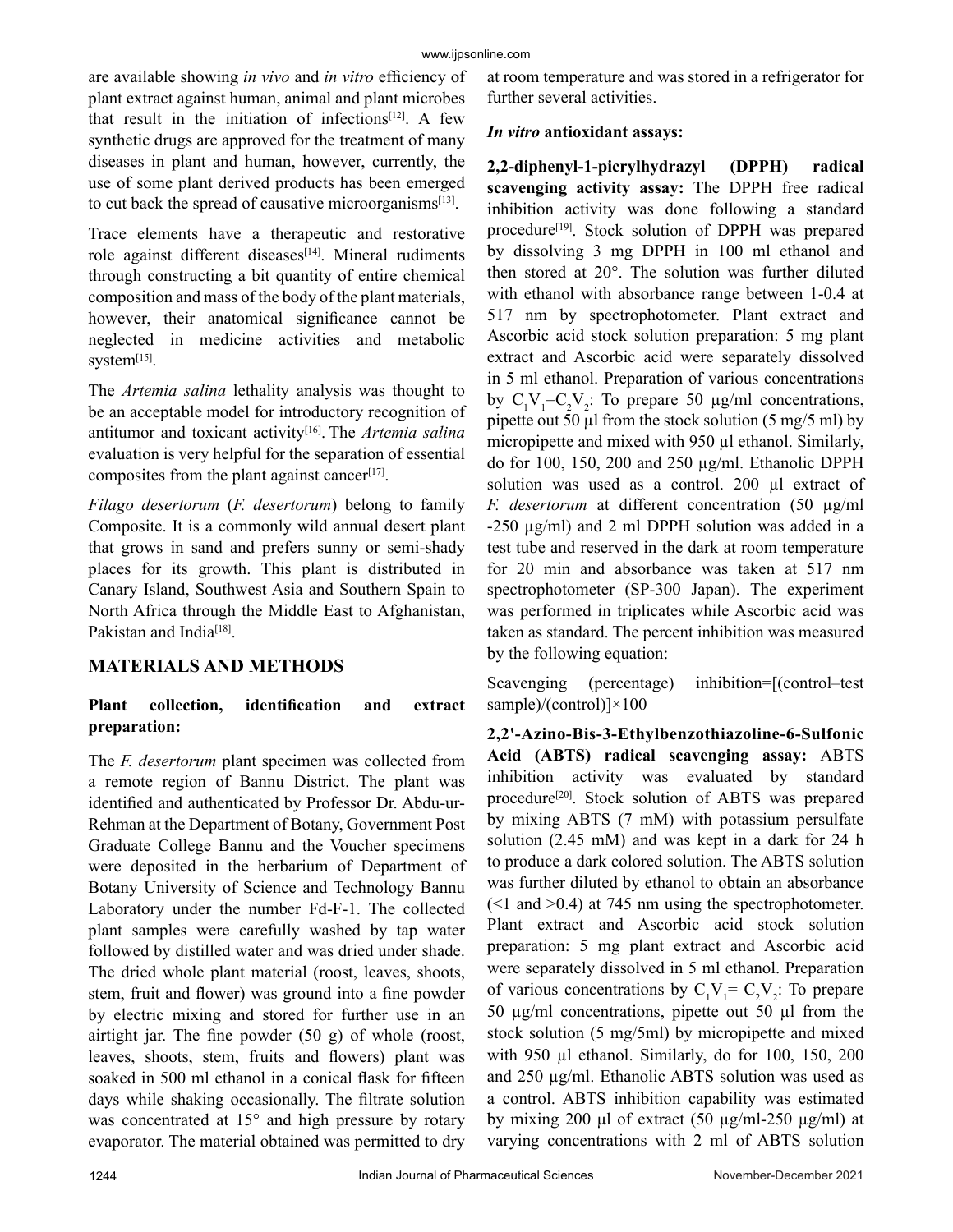in test tubes and incubated for 6 min. After 6 min the absorbance was taken at 745 nm. The experiment was performed thrice.

**Phosphomolybdate (PMA) assay (total antioxidant assay):** To determine the PMA, the phosphomolybdenum modified method<sup>[21]</sup> was used. Plant extract and Ascorbic acid stock solution preparation: 5 mg plant extract and Ascorbic acid were separately dissolved in 5 ml ethanol. Preparation of various concentrations by  $C_1V_1 = C_2V_2$ : To prepare 50  $\mu$ g/ml concentrations, pipette out 50  $\mu$ l from the stock solution (5 mg/5 ml) by micropipette and mixed with 950 µl ethanol. Similarly, do for 100, 150, 200 and 250 µg/ml. Briefly, 0.1 ml of different concentrations (50  $\mu$ g/ml to 250  $\mu$ g/ml) of plant extract was mixed with 1 ml of reagent solution (0.6 M sulphuric acid, 28 mM sodium phosphate and 4 mM ammonium molybdate) in a test tube, capped with aluminium foil and incubated at 95° in a water bath for 30 min. Against blank, the absorbance of the mixture was measured at 765 nm. Ascorbic acid was used as standard. The assay was performed in triplicates.

**Hydrogen Peroxide (H2 O2 ) scavenging assay:** 50mM  $H_2O_2$  solution was prepared in phosphate buffer (50mM, pH 7.4). Plant extract and Ascorbic acid stock solution preparation: 5 mg plant extract and Ascorbic acid were separately dissolved in 5 ml ethanol. Preparation of various concentrations by  $C_1V_1 = C_2V_2$ : To prepare 50 µg/ml concentrations, pipette out 50 µl from the stock solution (5 mg/5 ml) by micropipette and mixed with 950 µl ethanol. Similarly, do for 100, 150, 200 and 250 µg/ml. Briefly, 1.5 ml of extract solution at different concentrations (50–250  $\mu$ g/ml) was added to 0.6 ml of hydrogen peroxide solution in a silver foil capped test tube and incubated for 15 min. After incubation, the absorbance was recorded at 230 nm against a blank solution. Ascorbic acid was used as a standard. The experiment was performed three times<sup>[22]</sup>.

**Reducing power assay:** Plant extract and Ascorbic acid stock solution preparation: 5 mg plant extract and Ascorbic acid were separately dissolved in 5 ml ethanol. Preparation of various concentrations by  $C_1V_1 = C_2V_2$ : To prepare 50 µg/ml concentrations, pipette out 50 µl from the stock solution (5 mg/5 ml) by micropipette and mixed with 950 µl ethanol. Similarly, do for 100, 150, 200 and 250 µg/ml. 500 µl potassium ferricyanide (10 mg/ml), 500 µl phosphate buffer  $(0.2 \text{ M}, \text{pH } 6.6)$ and 500  $\mu$ l extract from concentrations (50  $\mu$ g/ml to  $250 \,\mu g/ml$ ) were mixed and incubated at  $60^{\circ}$  for 30 min in a water bath and then added 500 µl trichloroacetic acid (0.1 g/l). 1 ml from the above solution was mixed

with 1 ml of Distilled Water  $(D.H_2O)$  and 0.2 ml of 0.1 % (w/v) ferric chloride in a tube and incubated for 15 min. After 15 min reaction, the absorbance was taken at 700 nm. The absorbance of the reaction solution increases with the increase of concentrations shows a high reducing power. The experiment was performed 3 times[23].

#### *In vitro* **antimicrobial assay:**

**Antibacterial assay:** Various concentrations of *F. desertorum* extract were screened by applying agar well diffusion method<sup>[24]</sup> with some modifications against *Staphylococcus aureus*, *Proteus vulgarus*, *Micrococcus luteus* and *Klebsiella pneumonia*. Briefly, nutrient agar plates were prepared and incubated for 24 h for the aseptic test. On the sterile nutrient agar plates, 24 h old culture from the nutrient broth was spread on it by sterile cotton swab to make a bacterial lawn. Six wells were made in each plate using a sterile 6 mm cork borer. From the extract (10 mg/ml, 20 mg/ml, 30 mg/ml and 40 mg/ml), Dimethyl Sulfoxide (DMSO) and Levofloxacin 100 µl was added to the respective well and incubated at 37° for 24 h. In this assay, DMSO solvent was used as a vehicle control. After 24 h the inhibition zone was measured in comparison with positive control in mm. Levofloxacin was used as a positive control (reference).

**Antifungal assay:** The screening of different concentrations of ethanolic extract for antifungal activity was evaluated by the tube dilution method<sup>[25]</sup> with modifications. Sabouraud Dextrose Agar (SDA) medium was prepared by dissolving it in distilled water and then stirred with a magnetic stirrer until complete dissolution. 5 ml media was added to the respective test tubes and then autoclaved at 121° for 15 min using a moist steam sterilization method. After sterilization 67 μl of DMSO extract (10, 20 and 30 mg/ ml) and terbinafine were added to the non-solidified test tubes. The tubes were then allowed to solidify in a slanting position at room temperature. Each tube was inoculated with a 4 mm diameter piece of inoculums removed from a 5 or 7 d old culture of fungi. All test tubes were incubated for 5-7 d at 28-30º temperature. Humidity (40 % to 50 %) was controlled by placing an open pan of water in the incubator. Terbinafine was used as a standard (reference). DMSO was used as vehicle control in this experiment. On d 7, the visible non-mycelia linear growth inhibitions of fungal species were examined in comparison to the drug.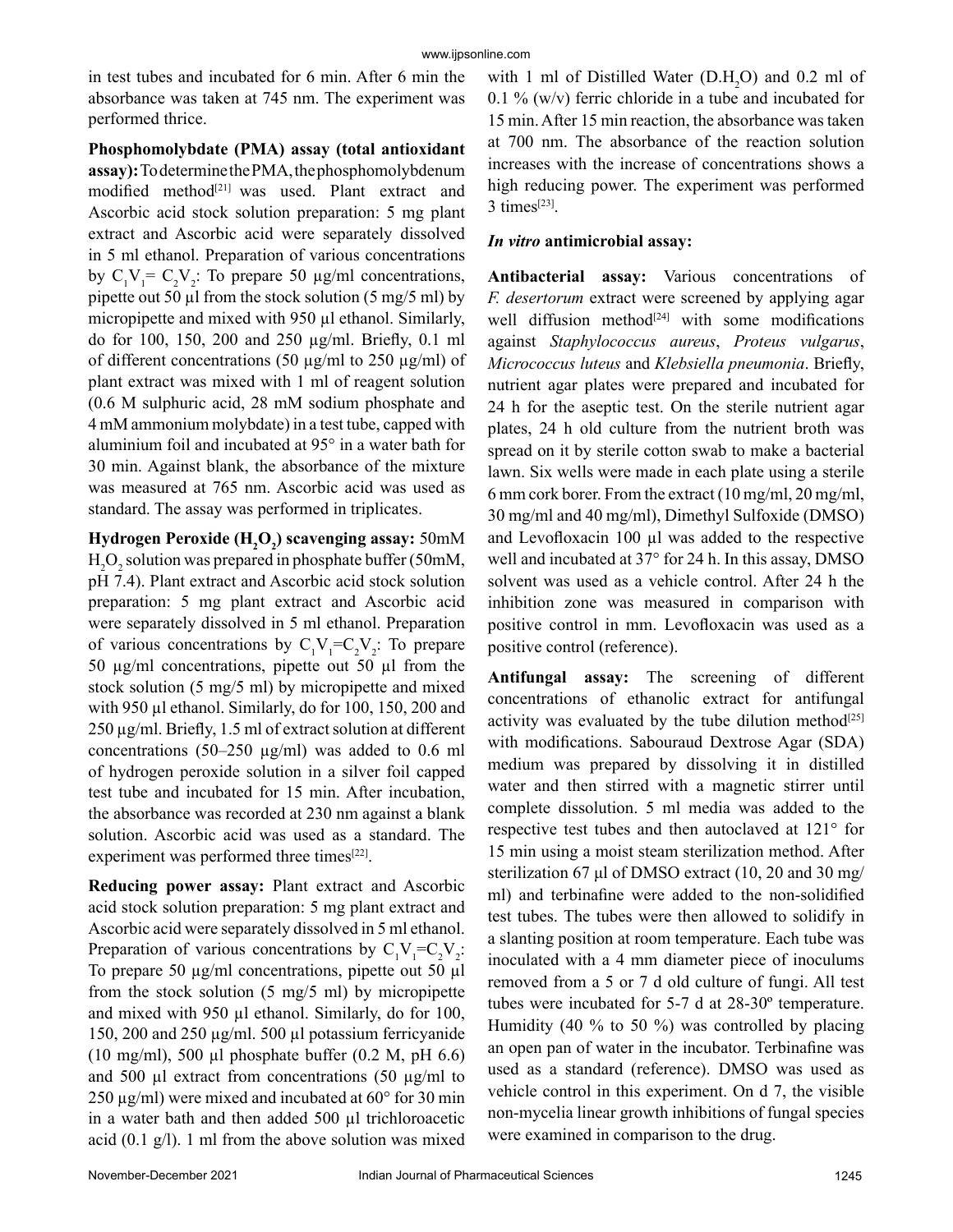**Elemental analysis:** For elemental analysis, the standard protocol $[26]$  was used to prepare the sample by wet digestion method. 1 g plant powder mixed with 10 ml nitric acid (67 %) and was kept for 24 h at room temperature. 4 ml perchloric acid (67 %) was added to the above mixture and kept for 30 min and then heated at 60<sup>o</sup> on hot plates to obtained 1 ml apparent solution. After cooling, added 100 ml  $\text{D.H}_2\text{O}$  and filtered through Whatman # 42 filter paper and was stored for elemental analysis in airtight bottles<sup>[27]</sup>. This filtrate solution was used as a stock solution. To analyze the sample in triplicate advanced technology instruments were used such as flame atomic absorption spectrophotometer (Polarized Zeeman Hitachi 2000), flame photometer (Jenway PFP7, UK). A stock solution of each metal was further diluted for standard calibrations<sup>[28]</sup>.

#### *In vitro* **cytotoxic assay:**

Cytotoxic activity of the extract was assessed following the standard procedure<sup>[29]</sup> with some modifications. 5 mg plant extract and Ascorbic acid were separately dissolved in 5 ml ethanol. Preparation of various concentrations by  $C_1V_1 = C_2V_2$ : To prepare 50  $\mu$ g/ ml concentrations, pipette out 50 µl from the stock solution (5 mg/5 ml) by micropipette and mixed with 950 µl ethanol. Similarly, do for 100, 150, 200 and 250 μg/ml. 2.8 g ocean salt (Sigma) was dissolved in  $D.H<sub>2</sub>O$  (100 ml) with continues mixing for 2 h. Regarding two grams of *Artemia salina* eggs was aerated during 1 l capability beaker instrumentally (separating funnel) containing ocean salt resolution. Once 24 h of incubation at room temperature (25-29°),

using continuous lighting of visible radiation lamp, pink-colored small larvae were hatched. 0.5 ml from various concentrations was taken in the test tubes. These test tubes were allowed for entire vaporization of solvent (ethanol) at 45° for 24 h. Once the entire solvent (ethanol) was vaporized then 3 ml saline (ocean salt) was poured in each tube. 3 ml saline solution was taken within the separating tubing for control. 10 live brine shrimps were added to each tube and then the setup could stay for 24 h. The experiment was performed in triplicates. The survival larvae were counted after 24 h. Once after 24 h the percent mortality was computed by the subsequent equation.

Percentage Mortality=Survival in control–Survival in test/Survival in control×100

## **Statistical analysis:**

The data were expressed as the mean±standard deviation of three replications. The analysis was performed using statistics 9.0 software. One-way Analysis of Variance (ANOVA) and the least significant difference test was used to evaluate the possible difference among the means at p˂0.05. The 50 % inhibition was calculated by linear regression analysis in Microsoft Excel 2007. The Lethal Concentration 50 % (LC<sub>50</sub>) value at 95 % confidence interval was determined after 24 h using the probit analysis method<sup>[30]</sup>.

## **RESULTS AND DISCUSSION**

DPPH radical scavenging activity of various concentrations of an extract of *F. desertorum* was



Fig 1: DPPH radical scavenging activity of *F. desertorum* and Ascorbic acid. The data shown are the percent inhibitions of three **replicates with standard deviation indicated by vertical bars. The bars designed by different letters indicate significantly differences between the means of** *F. desertorum* **extract and standard (Ascorbic acid) concentrations at p˂0.05***.* **One way ANOVA followed by least significant difference comparisons (LSD=0.2044) test was performed to analysis this data, ( ):** *F. desertorum* **extract; ( ): Ascorbic acid**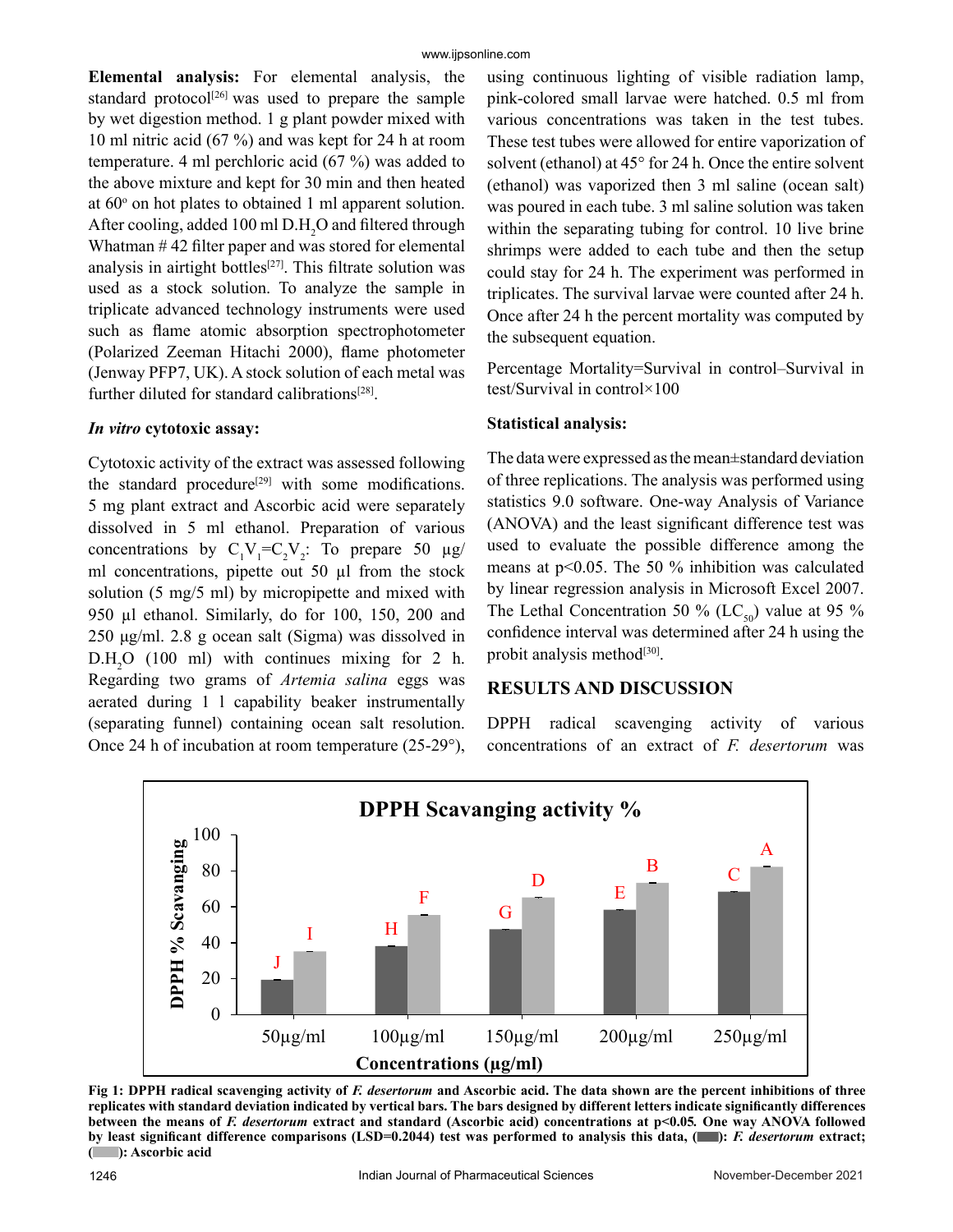denoted in fig. 1. All concentrations showed different levels of DPPH radical scavenging activity over the range of 50-250 µg/ml and Half-Maximal Inhibitory Concentration (IC<sub>50</sub>) value was found to be 165.12  $\mu$ g/ ml respectively. 250 µg/ml concentration exhibited maximum DPPH radical scavenging activity as compared to other concentrations. The extract radical scavenging activity was effective in the order 250 µg/ml>200 µg/ml>150 µg/ml>100 µg/ml>50 µg/ ml. Ascorbic acid was used as standards at concentration of 50-250  $\mu$ g/ml and the IC<sub>50</sub> value was found to be 95.29 µg/ml respectively. Standard and plant extract showed a dose dependent inhibition of DPPH radicals. The low  $IC_{50}$  value is indicative of high DPPH inhibitory activity. The *F. desertorum* extract and standard (Ascorbic acid) concentrations showed a significant difference (p<0.05) in DPPH scavenging activity.

The *F. desertorum* extract showed maximum ABTS radicals scavenging activity (fig. 2). There was a steady increase in the percentage inhibition of the ABTS radicals by the *F. desertorum* extract and maximum inhibition was achieved above 250 µg/ml of extract. *F. desertorum* extract  $(IC_{50}, 147.21 \text{ µg/ml})$  was less active than standard Ascorbic acid (IC<sub>50</sub>, 97.35  $\mu$ g/ ml) and was significantly different from Ascorbic acid (p>0.05). The *F. desertorum* extract showed a percentage inhibition of less than 80 % at the highest concentration ( $250 \mu$ g/ml). Significant ( $p<0.05$ ) scavenging of ABTS radicals were evident at all the tested concentrations of *F. desertorum* extract and standard (Ascorbic acid) compounds  $(50-250 \mu g/ml)$ .

In the presence of extract, molybdenum (VI) is reduced to molybdenum (V) and forms a green-coloured phosphomolybdenum V complex, which shows maximum absorbance at 765 nm. Fig. 3 depicts the total antioxidant capacity of different concentrations of ethanol extract of *F. desertorum* that can be ranked in the order of 250  $\mu$ g/ml>200  $\mu$ g/ml>150  $\mu$ g/ml  $>100 \text{ µg/ml} > 50 \text{ µg/ml}$ . The IC<sub>50</sub> value of antioxidant capacity for the plant extract was  $107.02 \mu g/ml$ , while for the Ascorbic acid was 52.82 µg/ml, respectively (Table 1). The obtained result show that the  $250 \mu g/ml$ extract concentration has the notable antioxidant ability as compared to standard (Ascorbic acid) antioxidant seems to open a possibility for the exploitation of costeffective natural antioxidants. The *F. desertorum* extract and standard (Ascorbic acid) concentrations showed a significant difference  $(p<0.05)$  in total antioxidant capacity.

The scavenging ability of *F. desertorum* and ascorbic acid are shown in (fig. 4).  $H_2O_2$  radical scavenging ability of extract of *F. desertorum* and ascorbic acid at concentration of 250 µg/ml were 69.44 % and 85.55 % respectively. The IC<sub>50</sub> values of *F. desertorum* and ascorbic acid were found to be 137.76 µg/ml and 87.93  $\mu$ g/ml respectively. The IC<sub>50</sub> value indicated that plant extract is a better hydroxyl radical scavenger, which quite comparable with the standard Ascorbic acid (Table 1). In our study, the hydroxyl radical scavenging activity was increased with the increase of extract concentration. The *F. desertorum* extract and standard (Ascorbic acid) concentrations were not showed significant difference ( $p$ <0.05) in  $H_2O_2$ scavenging activity.

Fig. 5 represents the reductive capabilities of various extract concentrations of *F. desertorum*. Like antioxidant



Fig 2: ABTS inhibition activity of *F. desertorum* and Ascorbic acid. The data shown are the percent inhibition of three replicates **with standard deviation indicated by vertical bars. The bars designed by different letters indicate significant differences between the means of** *F. desertorum* **extract and standard (Ascorbic acid) concentrations at p˂0.05***.* **One way ANOVA followed by least significant difference comparisons (LSD=0.2386) test was performed to analyze this data, ( ):***F. desertorum* **extract; ( ): Ascorbic acid**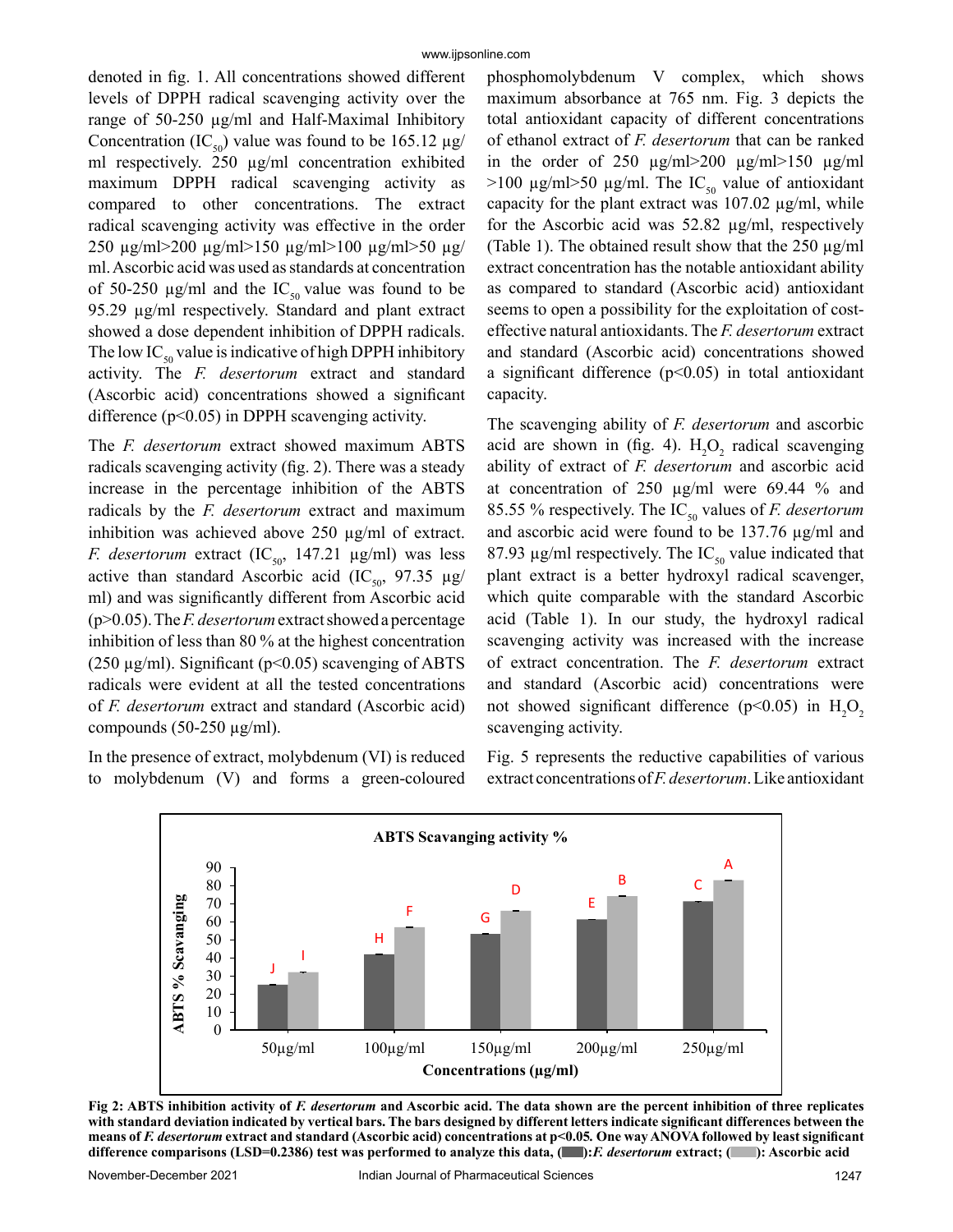www.ijpsonline.com



**Fig. 3: Phosphomolybdate scavenging activity of** *F. desertorum* **and Ascorbic acid***.* **The data shown are the percent inhibitions of three replicates with standard deviation indicated by vertical bars. The bars designed by different letters indicate significant differences between the means of** *F. desertorum* **extract and standard (Ascorbic acid) concentrations at p<0.05***.* **One way ANOVA followed by least significant difference comparisons (LSD**=**0.0871) test was performed to analyze this data, ( ):***Filago desertorum*  **extract; ( ): Ascorbic acid**

#### TABLE 1: ANTIOXIDANT EFFECT (IC<sub>50</sub>) ON DPPH RADICALS, ABTS RADICAL, PHOSPHOMOLYBDATE **SCAVENGING CAPACITY AND HYDROGEN PEROXIDE RADICAL OF ETHANOL EXTRACT** *F. desertorum* **AND ASCORBIC ACID**

|                       | $IC_{50}$ µg/ml                               |                                            |                                         |                                                     |  |
|-----------------------|-----------------------------------------------|--------------------------------------------|-----------------------------------------|-----------------------------------------------------|--|
| Test samples          | Scavenging ability on<br><b>DPPH</b> radicals | <b>ABTS</b> radical<br>scavenging activity | Phosphomolybdate<br>scavenging capacity | Hydrogen peroxide<br>radical scavenging<br>activity |  |
| F. desertorum Extract | 165.12                                        | 147.21                                     | 107.02                                  | 137.76                                              |  |
| Ascorbic acid         | 95.29                                         | 97.35                                      | 52.82                                   | 87.93                                               |  |



Fig 4: Hydrogen peroxide inhibition activity of *F. desertorum* and Ascorbic acid. The data shown are the percent inhibitions of **three replicates with standard deviation indicated by vertical bars. The bars designed by the same letters indicate that there are no significant differences between the means of** *F. desertorum* **extract and standard (Ascorbic acid) concentrations at p<0.05***.* **One way ANOVA followed by least significant difference comparisons test (LSD=0.9470) was performed to analyze this data, ( ):**  *F. desertorum* **extract; ( ): Ascorbic acid**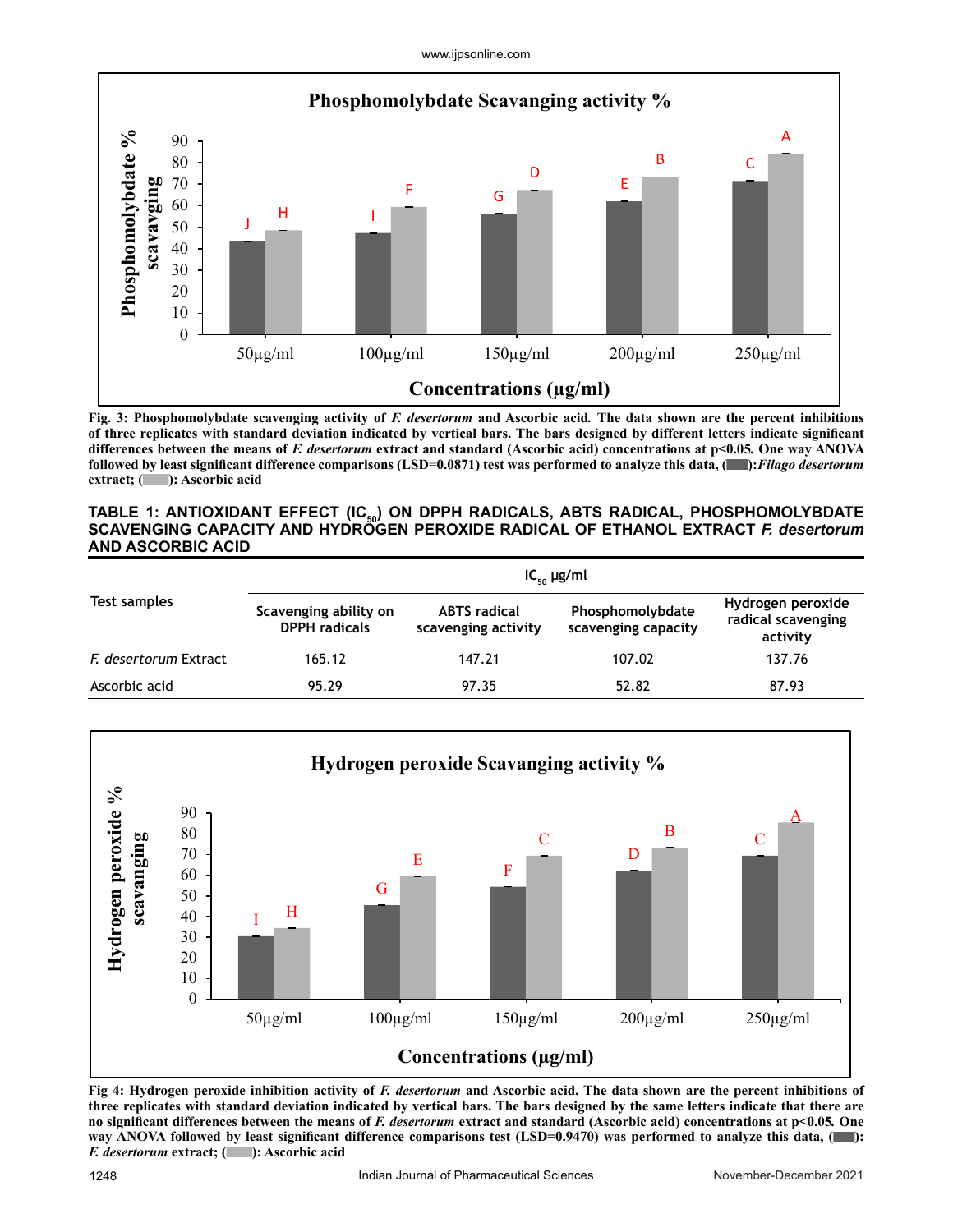activity, the reducing power of the extract increases with the increase in concentration. When compared to other concentrations 250 µg/ml exhibited highest reducing power ability. Reducing power ability of the five extract concentrations was found to increase in the order 250 µg/ml>200 µg/ml>150 µg/ml>100 µg/ml >50 µg/ml. The extracts showed good reducing power ability in a dose dependent manner which was comparable to that of standard (Ascorbic acid). The antioxidant principles present in the extract *F. desertorum* caused the reduction of ferric ion/ferricyanide complex to the ferrous form and thus proved the reducing power ability. *F. desertorum* extract (0.197) was less active than Ascorbic acid (0.265) and was not significantly different from Ascorbic acid (p>0.05). Increasing absorbance indicates an increase in reductive ability.

The results of these experiments revealed that crude ethanolic extract of *F. desertorum* exhibited remarkable antibacterial activities against both Gram-negative (*Staphylococcus aureus* and *Micrococcus luteus*) and Gram-positive bacteria (*Klebsiella pneumonia* and *Proteus vulgaris*) at a concentration of 10-40 mg/ml (Table 2). Zones of inhibition ranged from 4-10 mm for the ethanol extract. The highest activity with an Inhibition Zone Diameter (IZD) of 10 mm was against *Staphylococcus aureus* and the least antibacterial activity was against *Proteus vulgaris* with the zone of inhibition of 6 mm diameter. The antibiotic Levofloxacin (broad spectrum antibiotic) yielded zones of inhibition that ranged between 10-25 mm respectively.

Different Ethanolic extract concentrations (10 mg/ ml, 20 mg/ml and 30 mg/ml) of *F. desertorum* were tested for their efficacy against *Aspergillus fumigates*, *Aspergillus flavus* and *Aspergillus niger*. All extract concentrations were found to inhibit the growth of selected fungi. Zones of growth percent inhibition ranged from 20-90 % for the ethanolic extract. The extract showed maximum growth percent inhibition against *Aspergillus fumigates (*90 %) and minimum against *Aspergillus niger* (70 %) at the concentration of 30 mg/ml (Table 3). Terbinafine (positive control) showed 100 % growth inhibition.



Fig. 5: Reducing power activity of *F. desertorum* and Ascorbic acid. The data shown are the percent inhibition of three replicates **with standard deviation indicated by vertical bars. The bars designed by the same letters indicate that there are no significant differences between the means of** *F. desertorum* **extract and standard (Ascorbic acid) concentrations at p<0.05***.* **One way ANOVA followed by least significant difference comparisons (LSD=0.0245) test was performed to analyze this data, ( ):** *F. desertorum*  **extract; ( ): Ascorbic acid**

|                         | Zone of inhibition (mm)              |            |            |            |              |  |
|-------------------------|--------------------------------------|------------|------------|------------|--------------|--|
| <b>Bacteria strains</b> | F. desertorum extract concentrations |            |            |            | Levoflaxcine |  |
|                         | $10$ mg/ml                           | $20$ mg/ml | $30$ mg/ml | $40$ mg/ml | 1 $mg/ml$    |  |
| Staphylococcus aureus   |                                      |            | 6          | 10         | 25           |  |
| Proteus vulgaris        |                                      |            |            | 6          | 11           |  |
| Micrococcus luteus      |                                      |            |            |            | 10           |  |
| Klebsela pneumonia      |                                      |            |            |            | 25           |  |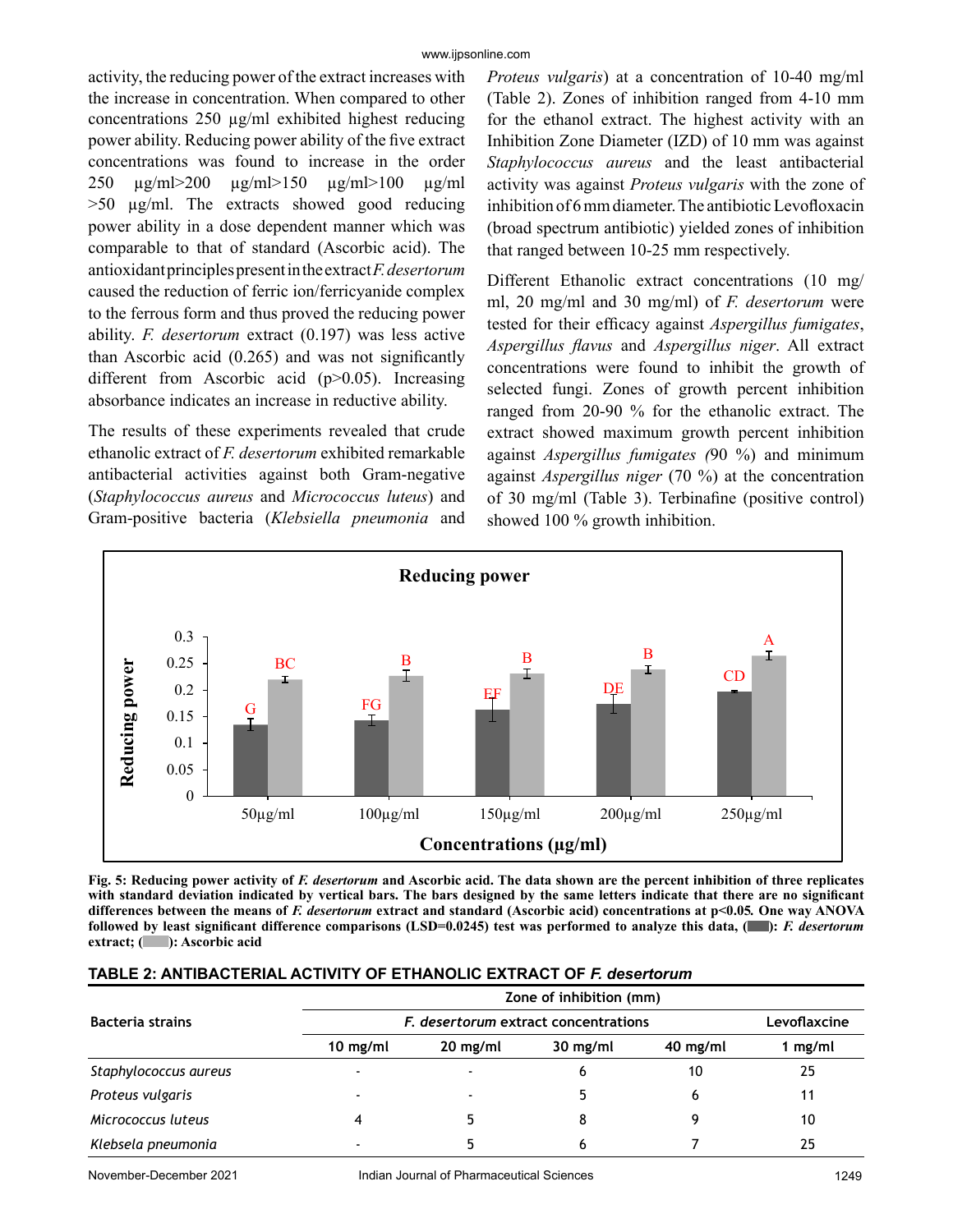Elemental analysis of *F. desertorum* showed that the Na (92.936 mg/ml) was found to be present in large amount while zinc (0.060 mg/g) was present in low concentration but cobalt was not detected. The distribution levels of the elements analyzed and quantified in the present study follows the order Na>Ca>Mg>Cr>Fe>Mn>Cd>Cu>Zn. The elemental analysis of *F. desertorum* showed variation among different elements concentration (Table 4).

*F. desertorum* extract evaluated to show good brine shrimp lethality activity. In the present study, extract toxicity was found to be concentration dependent manner. Higher toxicity was recorded for high concentrations of the plant extracts and the degree of toxicity was found to be directly proportional to the concentration of the extract. Maximum mortalities (70 %) took place at the concentration of 250 μg/ml and least mortalities (30 %) were at 50 μg/ml concentration with IC<sub>50</sub> value 127.00  $\mu$ g/ml (Table 5).

Nature is a rich source of medical metabolites and some of them are found in plants. Extracts, which are rich in flavonoid metabolites, through decreasing oxidative stress, protect cells<sup>[31]</sup>. Phenols and polyphenols are found in many foods and have great antioxidant effects[32]. The extract of *F. desertorum* seems to be reactive against DPPH, ABTS and  $H_2O_2$  free radicals. The ethanolic extract also showed a maximum total antioxidant and reducing power activity. The  $IC_{50}$ value was calculated which was different in all the activities (Table 1). The lower  $IC_{50}$  value of the plant extract showed remarkable antioxidant activity. Our results showed that the antioxidant activity may be due to presences of phenol and flavonoid compounds. The results are following the results of Kanatt<sup>[33]</sup> to reported mint (*Mentha*) extract have many phenol (caffeic, p-coumaric, ferulic and neo chlorogenic) and flavonoid compounds (quercetin, luteolin, apigenin, kaempferol and isorhamnetin and Myricetin) and shows a good antioxidative activity. Shukla<sup>[34]</sup> reported that strong

| TABLE 3: ANTIFUNGAL ACTIVITY OF F. desertorum ETHANOLIC EXTRACT |  |  |
|-----------------------------------------------------------------|--|--|
|                                                                 |  |  |

|                       | Percent inhibition of mycelia growth |                   |                    |                       |  |
|-----------------------|--------------------------------------|-------------------|--------------------|-----------------------|--|
| Treatment             | Concentration (mg/ml)                | Aspergillus niger | Aspergillus flavus | Aspergillus fumigatus |  |
| Terbinofine (positive |                                      | 100               | 100                | 100                   |  |
| control)              | 10                                   | 20                | 40                 | 70                    |  |
| F. desertorum extract | 20                                   | 60                | 70                 | 80                    |  |
|                       | 30                                   | 70                | 80                 | 90                    |  |

| Sample                | Elements (mg/g) | Concentration (mg/g dry weight of sample) |  |  |
|-----------------------|-----------------|-------------------------------------------|--|--|
|                       | Mg              | 92.936±0.804(C)                           |  |  |
|                       | Ca              | $93.780 \pm 0.677$ (B)                    |  |  |
|                       | Cr              | $2.373 \pm 0.012$ (D)                     |  |  |
|                       | Mn              | $0.420 \pm 0.016$ (E)                     |  |  |
|                       | Co              | Not detected                              |  |  |
| F. desertorum extract | Zn              | $0.060\pm0.0089$ (E)                      |  |  |
|                       | Cd              | $0.080 \pm 0.008$ (E)                     |  |  |
|                       | Cu              | $0.070\pm0.008(E)$                        |  |  |
|                       | Fe              | $1.873 \pm 0.012$ (D)                     |  |  |
|                       | Na              | $95.923 \pm 0.016(A)$                     |  |  |

#### **TABLE 4: ELEMENTAL ANALYSIS OF** *F. desertorum* **WHOLE PLANT**

#### **TABLE 5: CYTOTOXICITY ACTIVITY OF** *F. desertorum* **ETHANOLIC EXTRACT**

| <b>Plant extract</b><br>concentrations (µg/ml) | Total number of<br><b>Shrimps</b> | <b>Total Number of</b><br>survival shrimps | Total number of<br>Dead shrimps | Percent (%)<br>Mortality | $LC_{50}$ (µg/ml) |
|------------------------------------------------|-----------------------------------|--------------------------------------------|---------------------------------|--------------------------|-------------------|
| 50                                             | 10                                | $7\pm0.000(A)$                             | $3\pm0.000(C)$                  | 30                       |                   |
| 100                                            | 10                                | $6\pm0.000(A)$                             | $4\pm0.000(C)$                  | 40                       |                   |
| 150                                            | 10                                | $4.67 \pm 0.471$ (B)                       | $5.33 \pm 0.471$ (B)            | 53                       | 127               |
| 200                                            | 10                                | $4\pm0.816$ (BC)                           | 6±0.816(AB)                     | 60                       |                   |
| 250                                            | 10                                | $3\pm0.816$ (C)                            | 7±0.816(A)                      | 70                       |                   |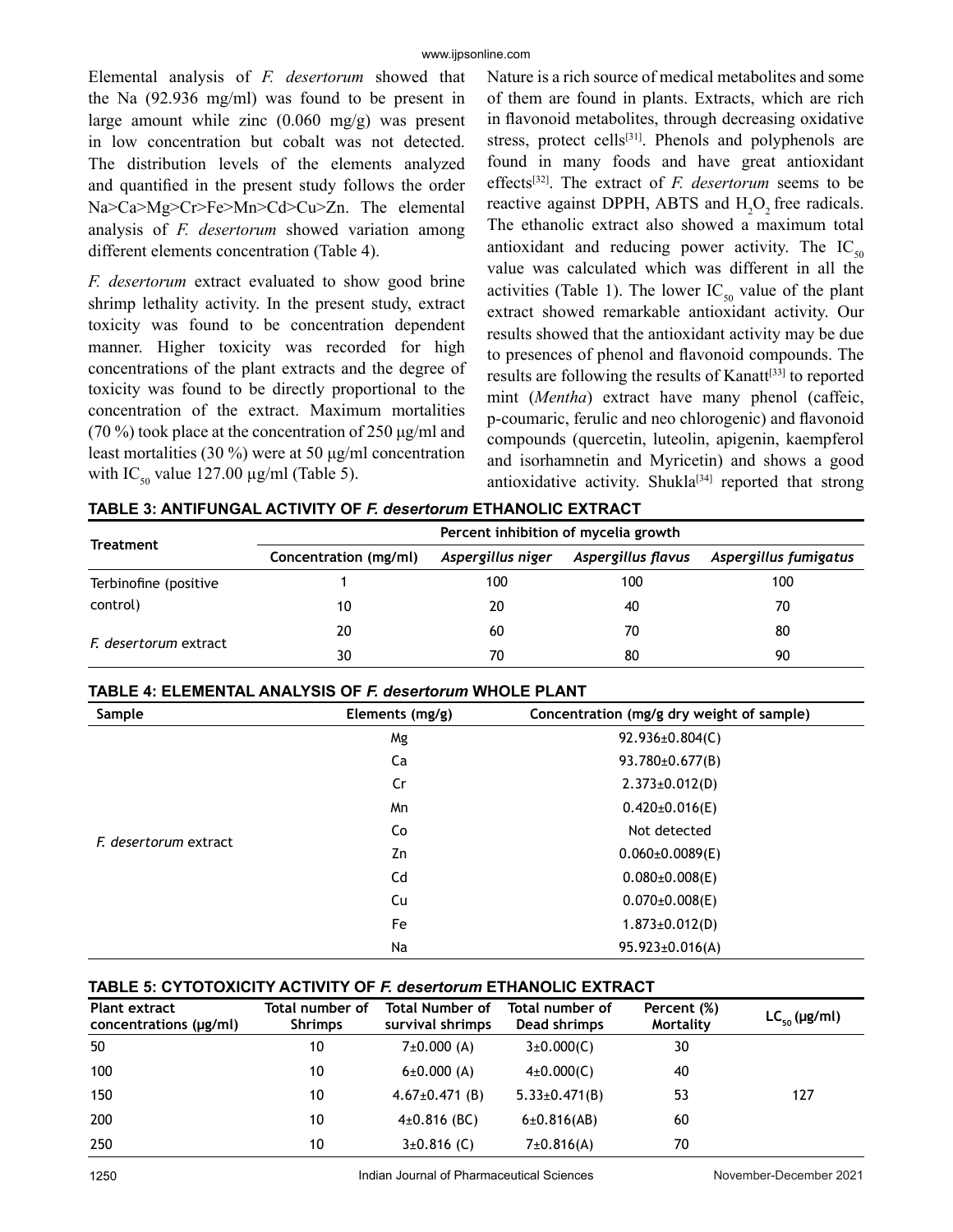antioxidative activity of extracts is related to the high levels of existing phenols and flavonoids in extracts. Wojdyło *et al*.<sup>[35]</sup> identified major phenolic acids in 32 species were caffeic, p-coumaric, ferulic and neo chlorogenic, while predominant flavonoids were quercetin, luteolin, apigenin, kaempferol, isorhamnetin and Myricetin and reported that had high levels of phenolics and flavonoids exhibited high antioxidant capacity.

The antifungal and antibacterial activity of the medicinal plant extract is due to the presence of phenolic compounds within the extracts<sup>[36]</sup>. Table 2 shows that *F. desertorum* plant extract had considerable activity against *Proteus vulgaris*, *Micrococcus luteus*, *Klebsiella pneumonia* and *Staphylococcus aureus*. Our results are in close connection with results of *Phyllanthus niruri* extract<sup>[37]</sup>, *Piper betel* Linn leaf<sup>[38]</sup> and *Pinus sylvestris*[39]. *F. desertorum* extracts exhibiting remarkable antibacterial activity, which may be due to the presence of phenolic compounds (quercetin, caffeic acid, coumaric acid, tannic acid and catechin), alkaloids (Squalamine, Lysergol, Tetrandrine and Tomatidine) and flavonoids (apigenin, galangin, flavone and flavonol glycosides, isoflavones, flavanones and chalcones). Our result is following the results of Tyagi $[40]$  reported that phenolic compounds like quercetin, caffeic acid, coumaric acid, tannic acid and catechol were effective in inhibiting the growth of the bacteria. Cushnie *et al*. [41] reported that alkaloids (Squalamine, Lysergol, Tetrandrine and Tomatidine) possess antibacterial activity. Cushnie *et al*. [42] reported several flavonoids including apigenin, galangin, flavone and flavonol glycosides, isoflavones, flavanones and chalcones have been shown to possess potent antibacterial activity. Saponins are also stood responsible for their antifungal activity $[43]$ . The antifungal activity (Table 3) showed the plant extract inhibiting potential against *Aspergillus fumigatus*, *Aspergillus niger* and *Aspergillus flavus*. The antifungal activity of the extract may be due to saponins (a*-*tomatine and avenacin) and our result showed the similarity with the result of Mert-Türk *et al*.<sup>[44]</sup> investigated that saponins (a*-*tomatine and avenacin) have potential antifungal activity.

The importance of mineral in maintaining human and plant well-being cannot be denied since their role is supposed to be crucial $[45,46]$ . It was found that plant extract contains a good amount of certain mineral including Mg, Ca, Cr, Mn, Co, Zn, Cd, Cu, Fe and Na. These results are inconsistency with the one reported on the elemental analysis of *Bryonia alba* root extract<sup>[47]</sup>.

To test the cytotoxicity potential of medicinal plants, brine shrimp's lethality assay plays an important role because the assay is low cost and easy to handle<sup>[16]</sup>. Plants showing cytotoxicity on shrimps could possess significant wonderful anti-cancer activity $[48]$ . The plant extract showed a significant cytotoxic effect *in vitro* due to presence of secondary metabolites<sup>[49,50]</sup>. The present results showed that the extract possesses potential anticancer activity which might due to the presence of quercetin. The  $LC_{50}$  value of the extract was found to be 127 µg/ml. Our results are following the result of Markaverich *et al*. [51] to propose that quercetin possess anticancer activity. These results are significant and present the plant extract for isolation of active metabolites, designing and synthesis of new drugs.

In conclusion the results of present study reveal that elemental analysis of *F. desertorum* extract showed the presence of Na, Fe, Cu, Cd, Zn, Mn, Cr, Ca and Mg. The consumption of this plant may therefore have many benefits to human health. Owing to the availably of a substantial quantity of minerals the plant of *F. desertorum* may be used as a dietary supplement. The plant also exhibited the inhibitory, antimicrobial and cytotoxicity activities in a concentration-dependent manner. The results of the present study suggest that the ethanol extract of *F. desertorum* can be used as a prospective source of natural antioxidant, antimicrobial and anti-cancer/anti-tumor agents. Further studies are recommended to design and synthesize useful drugs after isolation of active ingredients within the plant extract.

## **Acknowledgements:**

The authors acknowledge their profound gratitude to the Department of Botany, Chemistry and Biotechnology of the University of Science and Technology Bannu for supporting and providing all the facilities to conduct the research work.

## **Conflict of interests:**

The authors declared no conflicts of interest.

## **REFERENCES**

- 1. Akerele, Olayiwola, Heywood, Vernon H, Synge, Hugh, *et al.* The Conservation of medicinal plants: proceedings of an international consultation. Cambridge University Press, UK; 1991. p. 25-51.
- 2. General guidelines for methodologies on research and evaluation of traditional medicines. World Health Organization,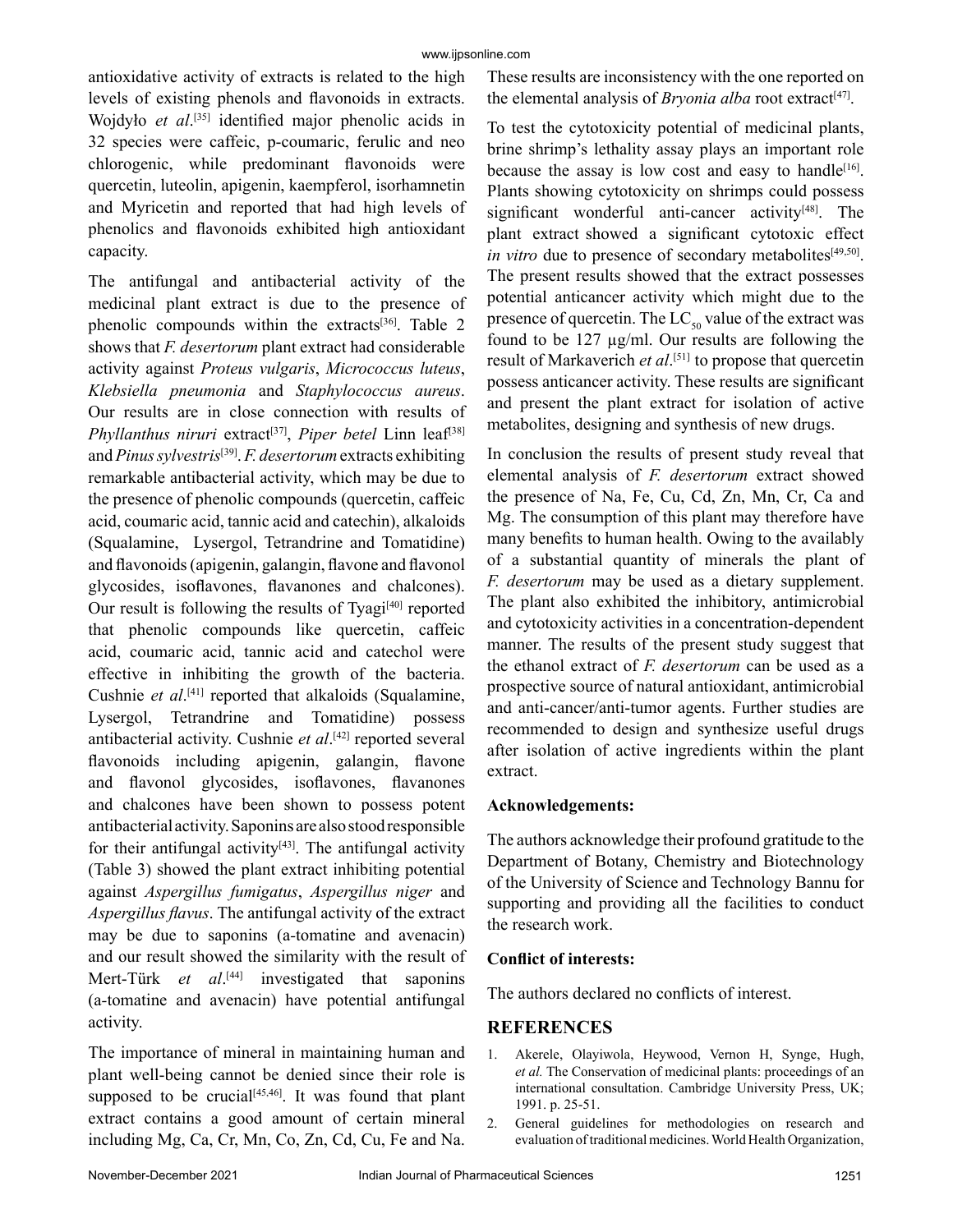Geneva 2000:1-70.

- 3. Dimayuga RE, Garcia SK. Antimicrobial screening of medicinal plants from Baja California Sur, Mexico. J Ethnopharmacol 1991;31(2):181-92.
- 4. Craig WJ. Health-promoting properties of common herbs. Am J Clin Nutr 1999;70(3):491-9.
- 5. Shinwari ZK. Medicinal plants research in Pakistan. J Med Plant Res 2010;4(3):161-76.
- 6. Lai LS, Chou ST, Chao WW. Studies on the antioxidative activities of Hsian-tsao (*Mesona procumbens* Hemsl) leaf gum. J Agri Food Chem 2001;49(2):963-8.
- 7. Tachakittirungrod S, Okonogi S, Chowwanapoonpohn S. Study on antioxidant activity of certain plants in Thailand: Mechanism of antioxidant action of guava leaf extract. Food Chem 2007;103(2):381-8.
- 8. Javanmardi J, Stushnoff C, Locke E, Vivanco JM. Antioxidant activity and total phenolic content of Iranian *Ocimum*  accessions. Food Chem 2003;83(4):547-50.
- 9. Pitocco D, Zaccardi F, Di Stasio E, Romitelli F, Santini SA, Zuppi C, *et al.* Oxidative stress, nitric oxide and diabetes. Rev Diabet Stud 2010;7(1):15-25.
- 10. Soylu EM, Tok FM, Soylu S, Kaya AD, Evrendilek GA. Antifungal activities of essential oils on postharvest disease agent *Penicillium digitatum*. Pak J Biol Sci 2005;8:25-9.
- 11. Lee CK, Kim H, Moon KH, Shin KH. Screening and isolation of antibiotic resistance inhibitors from herb materials-resistance inhibition of volatile components of Korean aromatic herbs. Arch Pharma Res 1998;21(1):62-6.
- 12. Natarajan V, Venugopal PV, Menon T. Effect of *Azadirachta indica* (neem) on the growth pattern of dermatophytes. Ind J Med Microbiol 2003;21(2):98-101.
- 13. Araújo CR, Miranda KC, Fernandes OD, Soares AJ, Silva MD. *In vitro* susceptibility testing of dermatophytes isolated in Goiania, Brazil, against five antifungal agents by broth microdilution method. Rev Inst Med Trop Sao Paulo 2009;51(1):9-12.
- 14. Kaneez FA, Qadirrudin M, Kalhoro MA, Khaula S, Badar Y. Determination of major trace elements in *Artemisia elegantissima* and *Rhazya stricta* and their uses. Pak J Sci Ind Res 1998;45:291-3.
- 15. Bamiro FO, Esuoso KO, Tairu OA. Comparative elemental contents (Cu, Ca, Zn, K, Mg, Ni, Fe and Cd) of seven various edible tubers in Nigeria. Pak J Sci Ind Res 1995;38:316-8.
- 16. Meyer BN, Ferrigni NR, Putnam JE, Jacobsen LB, Nichols DJ, McLaughlin JL. Brine shrimp: a convenient general bioassay for active plant constituents. Planta Med 1982;45(5):31-4.
- 17. Teng WS. Toxicity testing using the brine shrimp: *Artemia salina*. Bioactive natural products. Detection, isolation and structural determination 1993:441-56.
- 18. Cassini. Alexander Henri Gabriel de. Bulletin des Science, par la Societe Philomatique, French; 1819. p. 142-3.
- 19. Brand-Williams W, Cuvelier ME, Berset CL. Use of a free radical method to evaluate antioxidant activity. LWT Food Sci Technol 1995;28(1):25-30.
- 20. Re R, Pellegrini N, Proteggente A, Pannala A, Yang M, Rice-Evans C. Antioxidant activity applying an improved ABTS radical cation decolorization assay. Free Rad Biol Med 1999;26(9-10):1231-7.
- 21. Umamaheswari M, Chatterjee TK. *In vitro* antioxidant activities of the fractions of *Coccinia grandis* L. leaf extract. Afr J Tradit Complement Alternat Med 2008;5(1):61-73.
- 22. Ruch RJ, Cheng SJ, Klaunig JE. Prevention of cytotoxicity and inhibition of intercellular communication by antioxidant

catechins isolated from Chinese green tea. Carcinogenesis 1989;10(6):1003-8.

- 23. Oyaizu M. Antioxidant activity of browning products of glucosamine fractionated by organic solvent and thin-layer chromatography. J Japan Soc Food Sci Technol 1986;35:771- 5.
- 24. Khalil AT, Khan I, Ahmad K, Khan YA, Khan J, Shinwari ZK. Antibacterial activity of honey in north-west Pakistan against select human pathogens. J Tradit Chin Med 2014;34(1):86-9.
- 25. Ahmad B, Ali N, Bashir S, Choudhary MI, Azam S, Khan I. Parasiticidal, antifungal and antibacterial activities of *Onosma griffithii* Vatke. Afr J Biotechnol 2009;8(19):5084-7.
- 26. Hseu ZY. Evaluating heavy metal contents in nine composts using four digestion methods. Biores Technol 2004;95(1):53- 9.
- 27. Eslami A, Khaniki GR, Nurani M, Mehrasbi M, Peyda M, Azimi R. Heavy metals in edible green vegetables grown along the sites of the Zanjanrood river in Zanjan, Iran. J Biol Sci 2007;7(6):943-8.
- 28. Saeed M, Khan H, Khan MA, Khan F, Khan SA, Muhammad N. Quantification of various metals and cytotoxic profile of aerial parts of *Polygonatum verticillatum*. Pak J Bot 2010;42(6):3995-4002.
- 29. Meyer-Alber A, Hartmann H, Stümpel F, Creutzfeldt W. Mechanism of insulin resistance in CCl4-induced cirrhosis of rats. Gastroenterol 1992;102(1):223-9.
- 30. Finney DJ. Probit analysis. 3rd ed. Cambridge University Press: Cambridge, UK; 1971.
- 31. Maher P, Hanneken A. Flavonoids protect retinal ganglion cells from oxidative stress-induced death. Invest Ophthalmol Vis Sci 2005;46(12):4796-803.
- 32. Bouayed J, Hoffmann L, Bohn T. Total phenolics, flavonoids, anthocyanins and antioxidant activity following simulated gastro-intestinal digestion and dialysis of apple varieties: Bioaccessibility and potential uptake. Food Chem 2011;128(1):14-21.
- 33. Kanatt SR, Chander R, Sharma A. Antioxidant potential of mint (*Mentha spicata* L.) in radiation-processed lamb meat. Food Chem 2007;100(2):451-8.
- 34. Shukla S, Mehta A, Bajpai VK, Shukla S. *In vitro* antioxidant activity and total phenolic content of ethanolic leaf extract of *Stevia rebaudiana* Bert. Food Chem Toxicol 2009;47(9):2338- 43.
- 35. Wojdyło A, Oszmiański J, Czemerys R. Antioxidant activity and phenolic compounds in 32 selected herbs. Food Chem 2007;105(3):940-9.
- 36. Baydar NG, Özkan G, Sağdiç O. Total phenolic contents and antibacterial activities of grape (*Vitis vinifera* L.) extracts. Food Control 2004;15(5):335-9.
- 37. Bokarey M, Thakre P, Wadhai V. Antibacterial activity and phytochemical analysis of *Phyllanthus niruri* against common human pathogenic bacteria. Rev Res 2012;1(6):30.
- 38. Datta A, Ghoshdastidar S, Singh M. Antimicrobial property of *Piper betel* leaf against clinical isolates of bacteria. Int J Pharma Sci Res 2011;2(3):104-9.
- 39. Czerwińska E, Szparaga A. Antibacterial and antifungal activity of plant extracts. Yearbook Environmental Protection 2015;17(1):209-29.
- 40. Tyagi B, Dubey A, Verma A, Tiwari S. Antibacterial activity of phenolics compounds against pathogenic bacteria. Int J Pharm Sci Rev Res 2015;35(1):16-8.
- 41. Cushnie TT, Cushnie B, Lamb AJ. Alkaloids: An overview of their antibacterial, antibiotic-enhancing and antivirulence